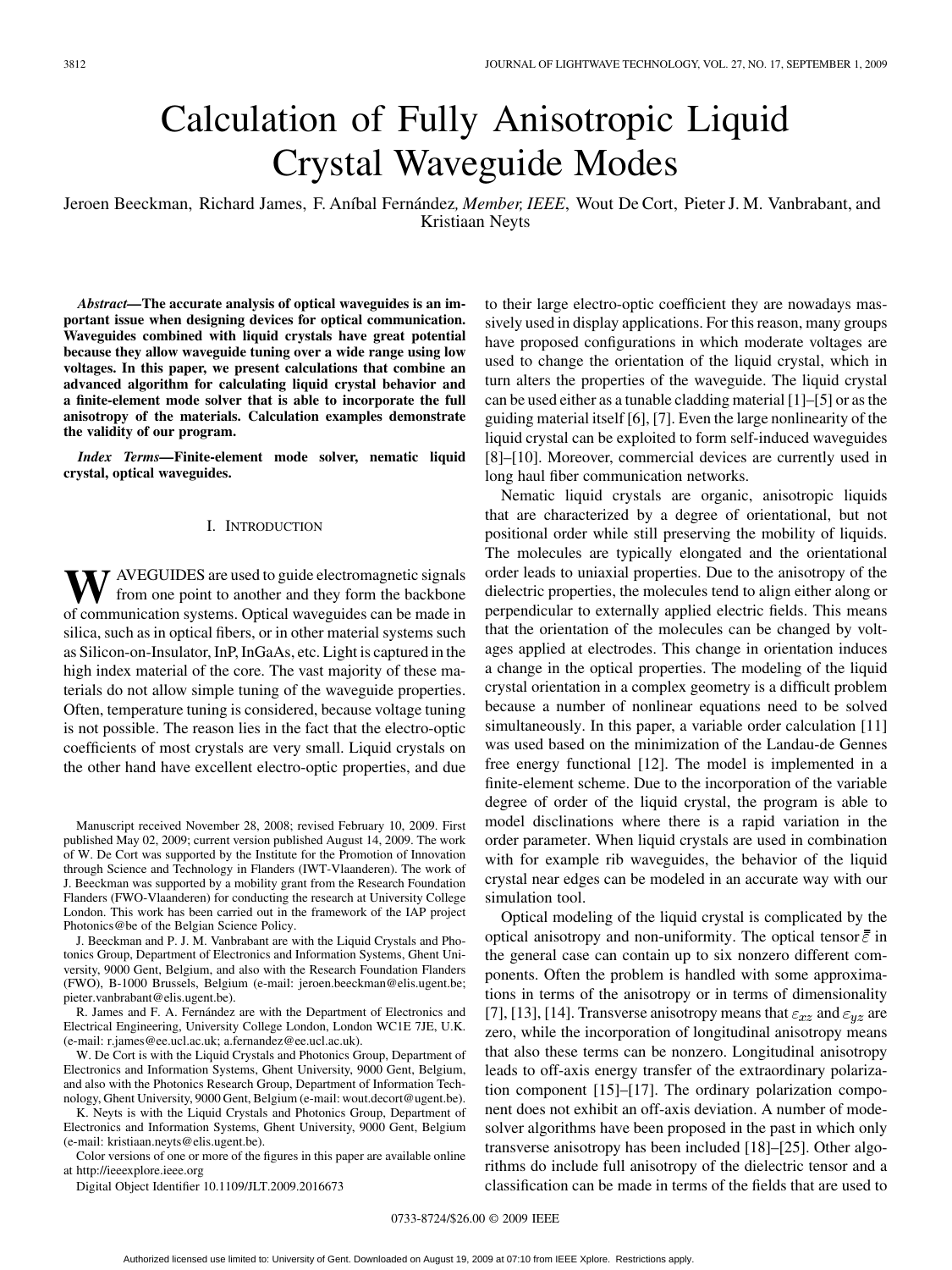formulate the eigenvalue equation. In [26], [27] the eigenvalue problem is formulated in terms of all electric and magnetic field components  $\{E_t, H_t, E_z, H_z\}$ , while in [28] only the transverse components of both fields are used  $\{E_t, H_t\}$ . In [29] and [30], the magnetic field components are used  $\{H_t, H_z\}$ . A formulation in terms of the electric fields  $\{E_t, E_z\}$  is presented in [31], but no results are presented for a full anisotropy of  $\bar{\bar{\varepsilon}}$ . Recently a formulation in terms of the electric fields including higher order edge elements is presented for the analysis of photonic crystals with full anisotropy, but the wave number  $\overline{k}$  is treated as an input parameter while the frequency is calculated [32]. In this paper, we have implemented a full vectorial mode solver in terms of the electric fields with the frequency as an input. Higher order edge elements are used, which offer a higher computation efficiency compared to previous works and avoids spurious modes. The strength of our simulation is that it is directly coupled with an advanced liquid crystal calculation [11].

In Section II, the theory and algorithms that are used for the simulation program are discussed. Section III assesses the accuracy of the numerical model, through comparison with theoretical results for an anisotropic slab waveguide, while Section IV shows results for a rib waveguide. In Section V the modes of a rib waveguide surrounded by a liquid crystal cladding are calculated and analyzed.

#### II. FINITE-ELEMENT MODE SOLVER

The mode solver is based on the solution of the Helmholtz equation for the electric field

$$
\nabla \times \left(\frac{1}{\mu_r} \nabla \times \vec{E}\right) - k_0^2 \bar{\varepsilon} \cdot \vec{E} = 0 \quad \text{in } \Omega \tag{1}
$$

and the boundary condition

$$
\bar{n} \times \bar{E} = 0 \quad \text{on } \partial\Omega \tag{2}
$$

equivalent to a perfect electric conductor. The corresponding variational problem is given by [33]

$$
\begin{cases}\n\delta F(\bar{E}) = 0 \\
\bar{n} \times \bar{E} = 0 \quad \text{on } \partial\Omega\n\end{cases} (3)
$$

where

$$
F(\bar{E}) = \frac{1}{2} \iint_{\Omega} \left[ \frac{1}{\mu_r} (\nabla \times \bar{E}) \cdot (\nabla \times \bar{E})^* - k_0^2 \bar{E} \cdot \bar{\bar{\varepsilon}} \cdot \bar{E}^* \right] d\Omega.
$$
\n(4)

Since modes that propagate along the  $z$  direction are sought, the field is assumed to be of the form  $\bar{E}(x, y, z) =$  $\bar{E}(x, y) \exp(-jk_z z)$ , which yields

$$
F(\bar{E}) = \frac{1}{2} \iint_{\Omega} \left[ \frac{1}{\mu_r} (\nabla_t \times \bar{E}) \cdot (\nabla_t \times \bar{E})^* - k_0^2 \bar{E} \cdot \bar{\bar{\varepsilon}} \cdot \bar{E}^* + \frac{1}{\mu_r} (\nabla_t E_z + j k_z \bar{E}_t) \cdot (\nabla_t E_z + j k_z \bar{E}_t)^* \right] d\Omega.
$$
 (5)

In this equation,  $\nabla_t$  denotes the transverse nabla operator containing only x and y derivatives.  $\overline{E}_t$  and  $E_z$  denote the transverse and longitudinal component of the field, respectively. Applying the substitutions  $\overline{e}_t = k_z E_t$  and  $e_z = -jE_z$  and multiplying by  $k_z^2$  gives

$$
F = \frac{1}{2} \iint_{\Omega} \left[ \frac{1}{\mu_r} (\nabla_t \times \bar{e}_t) \cdot (\nabla_t \times \bar{e}_t)^* - k_0^2 \bar{e}_t \cdot \bar{\bar{e}}_{tt} \cdot \bar{e}_t^* + \frac{k_z^2}{\mu_r} (\nabla_t e_z \cdot \nabla_t e_z^* + \bar{e}_t \cdot \nabla_t e_z^* + \nabla_t e_z \cdot \bar{e}_t^* + \bar{e}_t \cdot \bar{e}_t^*) + j k_0^2 k_z \left( \bar{e}_t \cdot \bar{e}_t z_e^* - e_z \bar{e}_z t \cdot \bar{e}_t^* \right) - k_0^2 k_z^2 e_z \varepsilon_{zz} e_z \right] d\Omega.
$$
 (6)

The domain is meshed by triangular elements, and the field components discretized by  $\bar{e}_t^e = \sum_i N_i^e e_{ti}^e$  and  $e_z^e = \sum_i L_i^e e_{zi}^e$ , where  $N_i^e$  and  $L_i^e$  are the local shape functions [34]. Finally the Rayleigh–Ritz procedure [33] is applied to obtain a matrix eigenvalue system that can be solved for the propagation constant  $k_z$ .

$$
\begin{bmatrix} A_{tt} & 0 \\ 0 & 0 \end{bmatrix} \begin{bmatrix} e_t \\ e_z \end{bmatrix} = -k_z^2 \begin{bmatrix} B_{tt} & B_{tz} \\ B_{zt} & B_{zz} \end{bmatrix} \begin{bmatrix} e_t \\ e_z \end{bmatrix} -k_z \begin{bmatrix} 0 & jC_{tz} \\ -jC_{zt} & 0 \end{bmatrix} \begin{bmatrix} e_t \\ e_z \end{bmatrix}
$$
 (7)

in which

$$
[A_{tt}^e] = \iint \left[ \frac{1}{\mu_r} \{ \nabla_t \times \bar{N}^e \} . \{ \nabla_t \times \bar{N}^e \}^T -k_0^2 \{ \bar{N}^e \} . \bar{\varepsilon}_{tt} . \{ \bar{N}^e \}^T \right] d\Omega \tag{8}
$$

$$
[B_{tt}^e] = \iint \left[ \frac{1}{\mu_r} \{ \bar{N}^e \} \cdot \{ \bar{N}^e \}^T \right] d\Omega \tag{9}
$$

$$
[B_{tz}^e] = [B_{zt}^e]^T = \iint \left[ \frac{1}{\mu_r} \{ \bar{N}^e \} . \{ \nabla_t L^e \}^T \right] d\Omega \quad (10)
$$
  

$$
[B_{zz}^e] = \iint \left[ \frac{1}{\mu_r} \{ \nabla_t L^e \} . \{ \nabla_t L^e \}^T \right]
$$
  

$$
-k_0^2 \varepsilon_{zz} \{ L^e \} \{ L^e \}^T \right] d\Omega \quad (11)
$$

$$
[C_{tz}^e] = [C_{zt}^e]^T = k_0^2 \iint \left[ \{\bar{N}^e\} \cdot \bar{\varepsilon}_{tz} \{L^e\}^T \right] d\Omega. \quad (12)
$$

This equation is a quadratic eigenvalue problem [35], which simply reduces to a linear eigenvalue problem in the case of pure transverse anisotropy. In the general case, this quadratic eigenvalue problem can be reduced to a linear system by doubling the number of unknowns [35]. The array of unknowns  $\{e^e_t e^e_z\}$ is extended by  ${k_z e_t^e k_z e_z^e}$ . The matrices may be extended in a number of ways, but in order to maintain the symmetry of the right hand side matrix the following form is used

$$
\begin{bmatrix}\n0 & 0 & -B_{tt} & -B_{tz} \\
0 & 0 & -B_{tz}^T & -B_{zz} \\
A_{tt} & 0 & 0 & -jC_{tz} \\
0 & 0 & jC_{tz}^T & 0\n\end{bmatrix}\n\begin{bmatrix}\ne_t \\
e_z \\
k_z e_t \\
k_z e_z\n\end{bmatrix}
$$
\n
$$
= k_z \begin{bmatrix}\n-B_{tt} & -B_{tz} & 0 & 0 \\
-B_{tz}^T & -B_{zz} & 0 & 0 \\
0 & 0 & -B_{tt} & -B_{tz} \\
0 & 0 & -B_{tz}^T & -B_{zz}\n\end{bmatrix}\n\begin{bmatrix}\ne_t \\
e_z \\
k_z e_t \\
k_z e_z\n\end{bmatrix}.
$$
\n(13)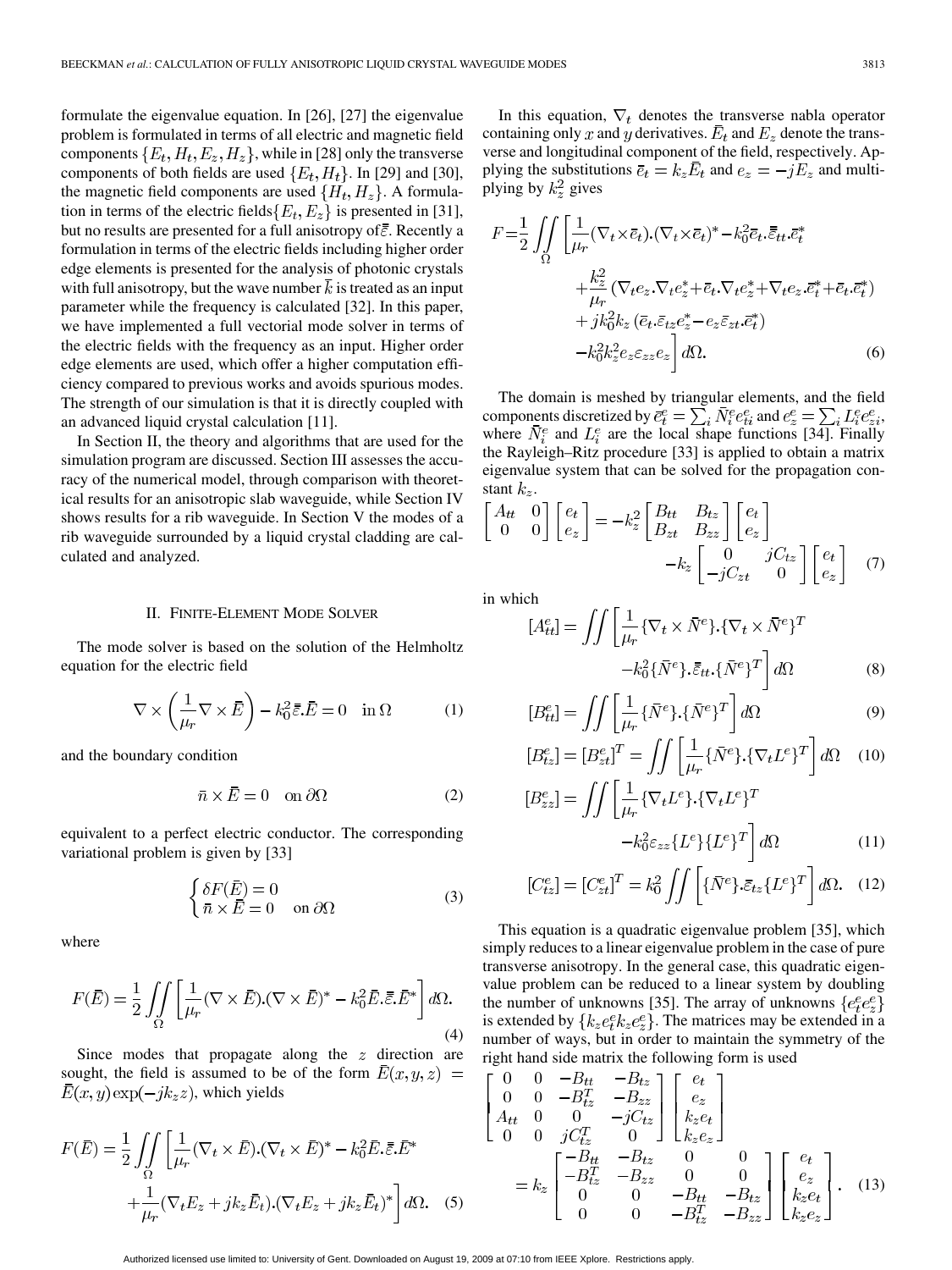Alternatively, the longitudinal  $(e_z)$  components from (7) may be eliminated, resulting in the following quadratic eigenvalue problem:

$$
(A_{tt} - C_{tz}B_{zz}^{-1}C_{zt}) e_t = k_z^2 \left(-B_{tt} + B_{tz}B_{zz}^{-1}B_{zt}\right) e_t +jk_z \left(B_{tz}B_{zz}^{-1}C_{zt} - C_{tz}B_{zz}^{-1}B_{zt}\right) e_t.
$$
 (14)

Similarly, via extension, this form may be reduced to a linear eigenvalue problem. Although this second method produces matrices of smaller order, the first method is preferable because the sparsity of the matrices involved is maintained, allowing for a shorter calculation time.

For the discretization, the cross-section  $\Omega$  is subdivided into triangular elements using hybrid edge/nodal elements. Edge elements are used for the transverse fields, while the longitudinal field component is represented by nodal elements. Three types of finite-element discretizations have been implemented: constant tangential and linear normal (CT/LN), linear tangential and linear normal (LT/LN) and linear tangential and quadratic normal (LT/QN) vector basis functions [34]. The use of these vector elements greatly reduces the appearance of spurious modes in the eigenvalue calculation [36].

The disadvantage of the transformation for full anisotropy is a doubling in length of the solution vector. Associated with this is an increase in the number of degrees of freedom and memory requirements. This doubling can be avoided by using an iterative scheme to solve the quadratic eigenvalue problem [30] or by rearranging the equation to give an eigenvalue problem with an eigenvalue of  $k_0^2$ . The expanded eigensystem is free of spurious solutions and the matrices involved are highly sparse. There are a number of non-valid solutions with eigenvalues zero for which  $E_t = 0$ . These non-valid solutions must not be confused with any kind of spurious modes since their origin is an algebraic transformation [31]. These are trivial to recognize and discount. In the expanded system the number of non-valid solutions is twice the number of unknowns in  $E_z$ . Compared with the reduced system that arises in the case of purely transverse anisotropy, the expanded system gives twice the number of modes, corresponding to both forward and backwards propagating modes. Due to the reciprocity of the liquid crystal the field patterns for these modes is identical.

Representation in terms of the magnetic field components is often preferred in finite-element calculations using nodal elements. This is because for optical waveguiding situations all magnetic field components are continuous across material interfaces (assuming all materials involved having the same magnetic permeability). Electric field components normal to the interfaces will be discontinuous and in nodal finite element calculations this will require a special treatment of these interfaces. Nodes must be doubled at interfaces to allow for the aforementioned discontinuity. A vector finite-element representation can be made to satisfy continuity of the field components tangential to element sides, so if these are chosen on interfaces, they will satisfy the correct boundary condition for E and H fields. No implication is made on the normal components and this allows the discontinuity of the normal electric field. Under these circumstances, electric fields are the most natural choice.



Fig. 1. Geometry of the slab waveguide.

## III. ONE-DIMENSIONAL STRUCTURE

In order to assess the accuracy of the numerical model, modes of an anisotropic slab waveguide have been calculated both theoretically and using the finite-element mode solver. The structure, a symmetric slab waveguide, is shown in Fig. 1. The optical parameters are uniform in each region and periodic boundary conditions have been implemented so that the structure is one dimensional. Since we are interested in a case where longitudinal anisotropy appears, in the Appendix the configuration with nonzero  $\varepsilon_{xz}$  and zero  $\varepsilon_{xy}$  and  $\varepsilon_{yz}$  is considered. In this case, the dispersion relation (18) can be extracted analytically. Only the TM calculation is carried out because the TE modes in this case are the same as in the isotropic case with refractive index  $\sqrt{\varepsilon_{yy}}$ . Calculations were carried out for  $\lambda = 1$   $\mu$ m and  $n_1 = 1.5$ .

For the sake of simplicity a uniaxial core material with  $n_{\perp}$  = 1.55 and  $n_{\parallel} = 1.8$  is considered in this example. Several calculations were performed, varying the angle  $\theta$  of the optic axis with respect to the z axis in the range from  $0^{\circ}$  to  $90^{\circ}$ . For  $45^{\circ}$ the waveguide is monomode and the effective index of the TM0 mode is 1.638595, calculated with the analytic formula (18). The comparison of the results obtained with the finite element solver [see Fig. 2(a)], shows that the value obtained with the CTLN elements converges to the same value as the LTQN elements. However, with the LTQN elements, the effective index converges faster to the desired solution as the number of degrees of freedom are increased (the number of degrees of freedom is equal to the sum total of nodal and edge variables). The superiority of the LTQN elements is in agreement with previous results [34] in isotropic media.

In Fig. 2(b) the values of the effective index as a function of the angle  $\theta$  are plotted for LTQN elements with 1576 degrees of freedom. The theoretical values, obtained with (18) are also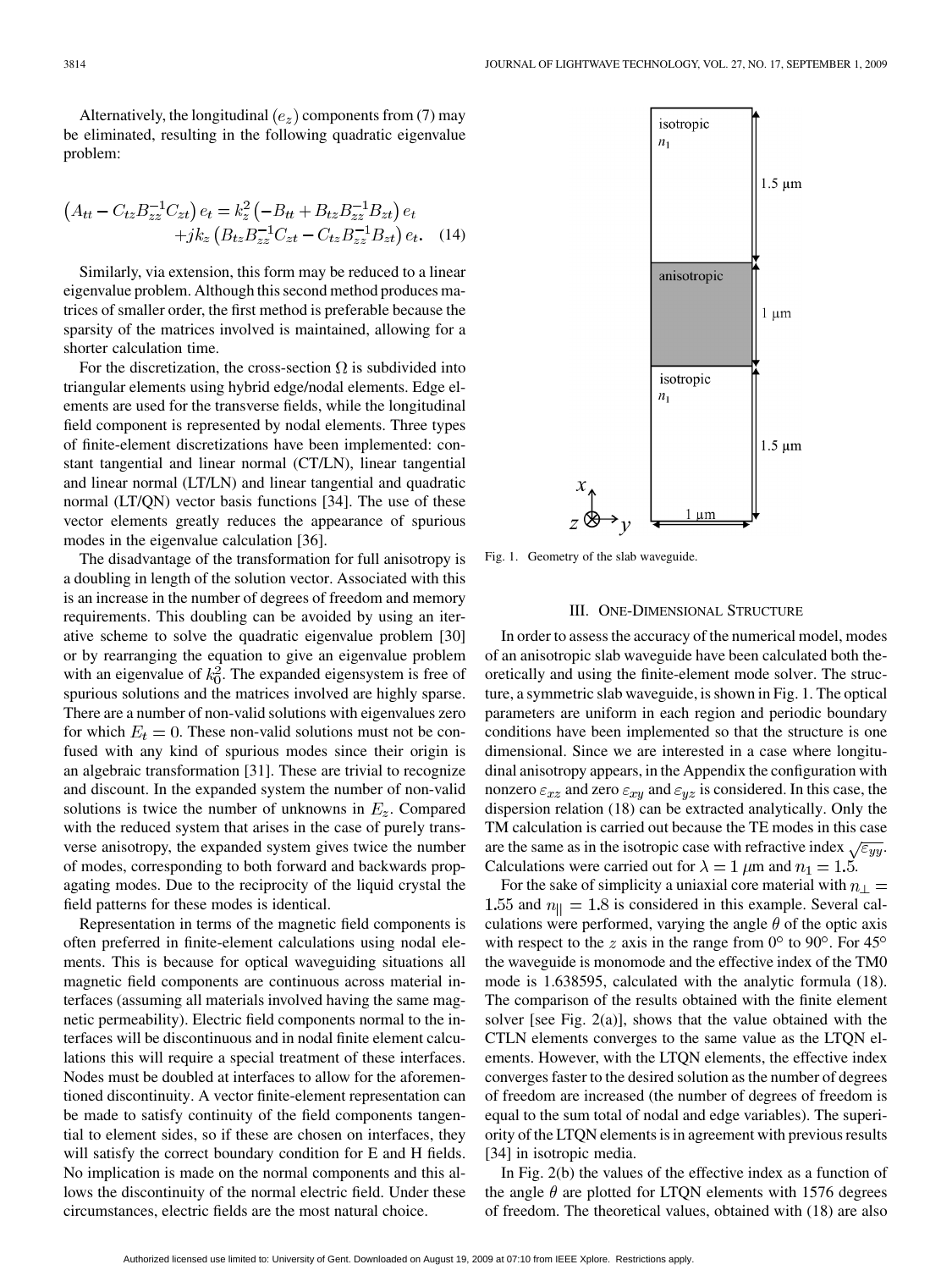

Fig. 2. Effective index of the modes of an anisotropic slab waveguide for the TM0 mode. (a) Effective index obtained for  $45^{\circ}$  orientation of the long axis for different degrees of freedom. (b) Effective index in function of the angle of the long axis, calculated for LTQN elements (1576 degrees of freedom) and calculated with the analytic formula (18).

plotted and the two curves are indistinguishable. The relative error compared to the theoretical value remains below  $6 \times 10^{-5}$ . The modes obtained with the finite element solver show a linear increase in phase along the  $x$  direction in the core layer as is expected theoretically from (17).

#### IV. SIMPLE ANISOTROPIC RIB WAVEGUIDE

The second example is a simple square waveguide. The core guiding layer consists of a uniaxial material with  $n_o = 1.55$ ,  $n_e = 1.8$  with the optic axis making an angle of 45° with respect to the  $z$  axis. The dimensions are shown in Fig. 3(a). In Fig. 3(b) the effective index of the fundamental mode is shown as a function of the degrees of freedom. It is clear that also for anisotropic cases the higher order LTQN elements are superior. Even with few elements, the effective index is very close to the final value.

#### V. RIB WAVEGUIDE WITH LIQUID CRYSTAL CLADDING

In order to show the full capabilities of the numerical model, we consider a rib waveguide of 1 by 1  $\mu$ m surrounded by liquid crystal material as in Fig. 4. Two uniform electrodes apply a voltage across the liquid crystal layer. At zero voltage the liquid crystal is oriented along the  $z$  axis. There is a pretilt of  $2^{\circ}$  at the upper surface of the liquid crystal layer and there is no pretilt at the lower boundary surface. From a technological viewpoint, this can be achieved by using conventional rubbing of the upper surface and polarized UV curing of the alignment layer for the



Fig. 3. (a) Geometry of the simple rib waveguide structure (b) and effective index of the fundamental mode for different degrees of freedom and different shape functions.



Fig. 4. Geometry of the rib waveguide with LC cladding.

lower surface, [37]. Additionally the corners of the rib waveguide also tend to induce longitudinal alignment [38]. Simulations have been performed for parameters of the liquid crystal ZLI-4972 [39]  $(n_o = 1.479, n_e = 1.573, \varepsilon_{\perp} = 3.1, \varepsilon_{\parallel} = 8.3,$  $K_{11} = 13.2 \text{ pN}, K_{22} = 6.5 \text{ pN}, \text{ and } K_{33} = 18.3 \text{ pN}.$  The refractive index of the core  $n_1 = 1.7$  and the cladding  $n_2 = 1.5$ . These values of refractive index are typical of materials used in polymer waveguides.

The results of the liquid crystal calculation are shown in Fig. 5. For 0 V, the liquid crystal layer has a tilt angle decreasing from the pretilt value to zero from top to bottom. In this case the quasi-TM and quasi-TE modes are nearly degenerate because the configuration is nearly the same along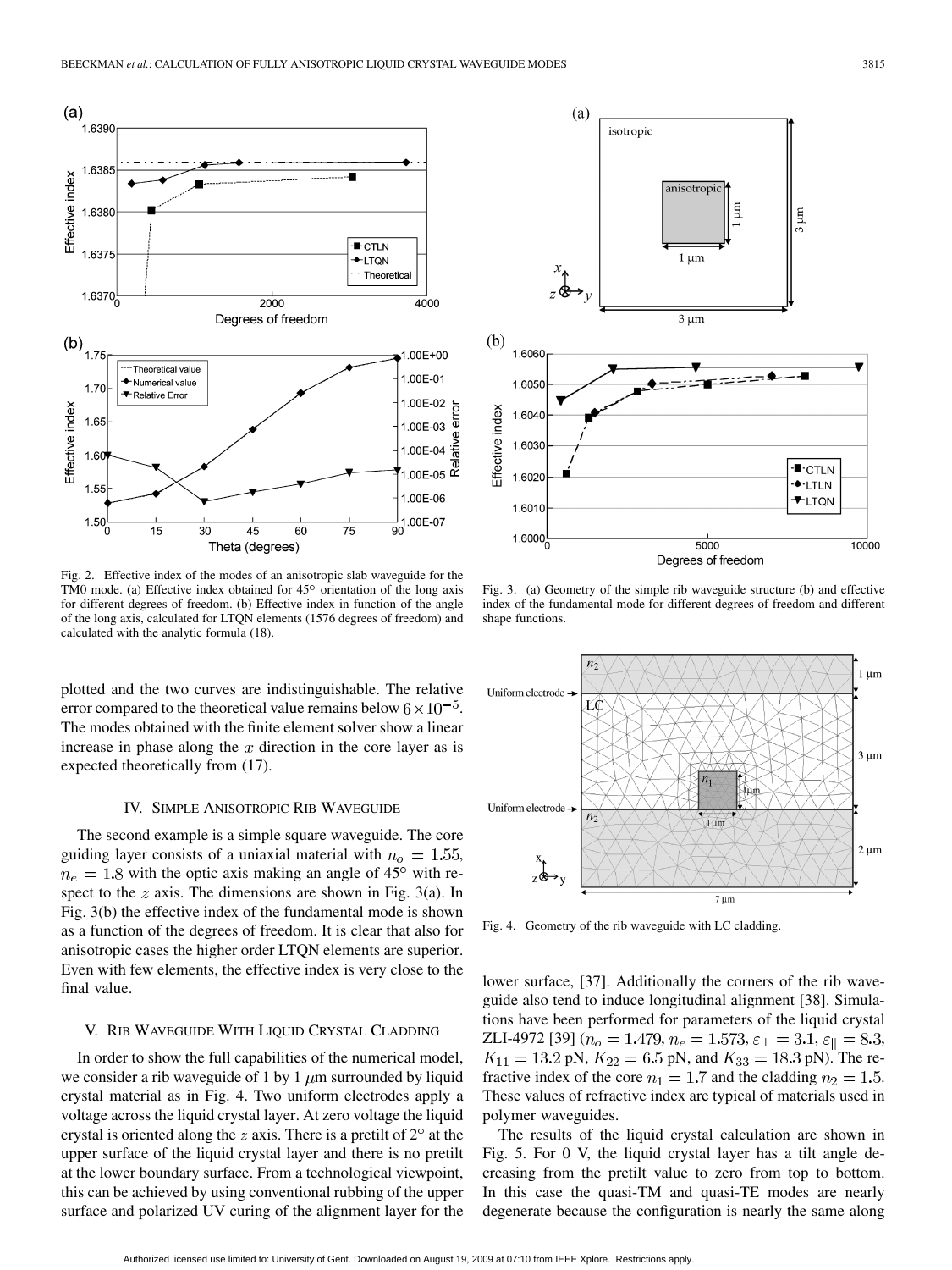

Fig. 5. Orientation of the liquid crystal in a rib waveguide for (a)  $0 \text{ V}$ , (b)  $2 \text{ V}$ , and (c) 4 V. The background color indicates the tilt angle of the director as denoted by the colorbar.

the  $x$  and  $y$  directions, mainly due to the fact that the governing refractive index of the liquid crystal layer is  $n_o$ , which is close to the refractive index of the bottom layer. When the voltage is increased from 0 to 2 V, the liquid crystal reorients reaching a maximum tilt of approximately  $45^\circ$  in the middle of the layer. Above the rib waveguide the maximum tilt is smaller (about  $30^{\circ}$ ), due to the voltage drop across the dielectric region of the rib waveguide. Reorientation of the liquid crystal has the strongest influence on the effective index in the vicinity of the waveguide core. However, in this region reorientation is restricted by anchoring forces. For 4 V the tilt reaches a maximum of  $80^{\circ}$  throughout the layer and  $65^{\circ}$  above the rib

waveguide. Due to the anisotropy, a difference will be induced between the  $x$  and  $y$  polarized mode. The  $x$  polarized mode will *see* a larger index of refraction while the y polarized mode will not *see* this increase.

Fig. 6 shows the mode profiles for different voltages. For zero voltage, the TM mode profile is symmetric, because the index *seen* by the transverse fields is  $n<sub>o</sub>$ , which is close to the refractive index of the bottom layer. For 10 V the TM mode extends more into the liquid crystal layer because the x polarized field *sees* a refractive index  $n_e$ .

Fig. 7 shows the evolution of the effective index of the TM and the TE mode as a function of the applied voltage. One can see clearly that the effective index of the TE mode remains approximately the same while the effective index of the TM mode increases with increasing voltage. This is to be expected because the x polarization *sees*  $n<sub>o</sub>$  for low voltages and  $n<sub>e</sub>$  for high voltages. For voltages around 6 V the director orientation in the bulk is nearly parallel to the  $x$  axis. However the effective index still increases for higher voltages. This is due to the increase in tilt of the liquid crystal in the neighborhood of the rib waveguide. The gradient in the tilt of the molecules near the edges of the rib waveguide becomes steeper with increasing voltage. The change in effective index that we achieve is 0.015 for a liquid crystal with a birefringence of 0.094, this means roughly 15% of the liquid crystal birefringence. The ratio of the change in effective index over the liquid crystal birefringence is strongly related to the relative amount of power of the mode that is present in the liquid crystal cladding.

Note that the TE mode shows a small decrease in effective index. This is because the  $z$  component of the field *sees*  $n_e$  for low voltages and  $n<sub>o</sub>$  for high voltages. When the refractive index contrast between the waveguide and cladding increases, the amplitude of the  $z$  component of the field increases relative to the  $x$  component. As a result, the influence of the  $z$  component of the optical tensor becomes more important in comparison to the evolution of the  $y$  component.

## VI. CONCLUSION

A computational model that predicts both the liquid crystal orientation and the optical mode properties of waveguides containing liquid crystals has been presented. Comparison with analytic results proves the validity of our model. Results for a rib waveguide surrounded by liquid crystal material show that the effective index of the TM mode can be tuned over a wide range, which is limited mainly by the birefringence of the liquid crystal. The program is freely available at http://www. elis.ugent.be/ELISgroups/lcd/research/modesolver.php.

## APPENDIX

### MODES OF AN ANISOTROPIC SLAB WAVEGUIDE

For a slab waveguide, there is no variation in the  $y$  direction. Assuming that the wave propagates in the  $z$  direction, we insert  $\bar{E}(x, z) = \bar{e}(x) \exp(-jk_z z)$  and  $\bar{H}(x, z) = h(x) \exp(-jk_z z)$ into Maxwell's equations. In the case of full anisotropy (a full tensor  $\bar{\bar{\varepsilon}}$ ) it is not possible to split the problem into a pure TM  $(e_x, h_y, e_z)$  and a TE  $(h_x, e_y, h_z)$  part and the modes will be hybrid in nature [40]. Separation is only possible when the elements  $\varepsilon_{xy}$  and  $\varepsilon_{yz}$  are zero. This allows for longitudinal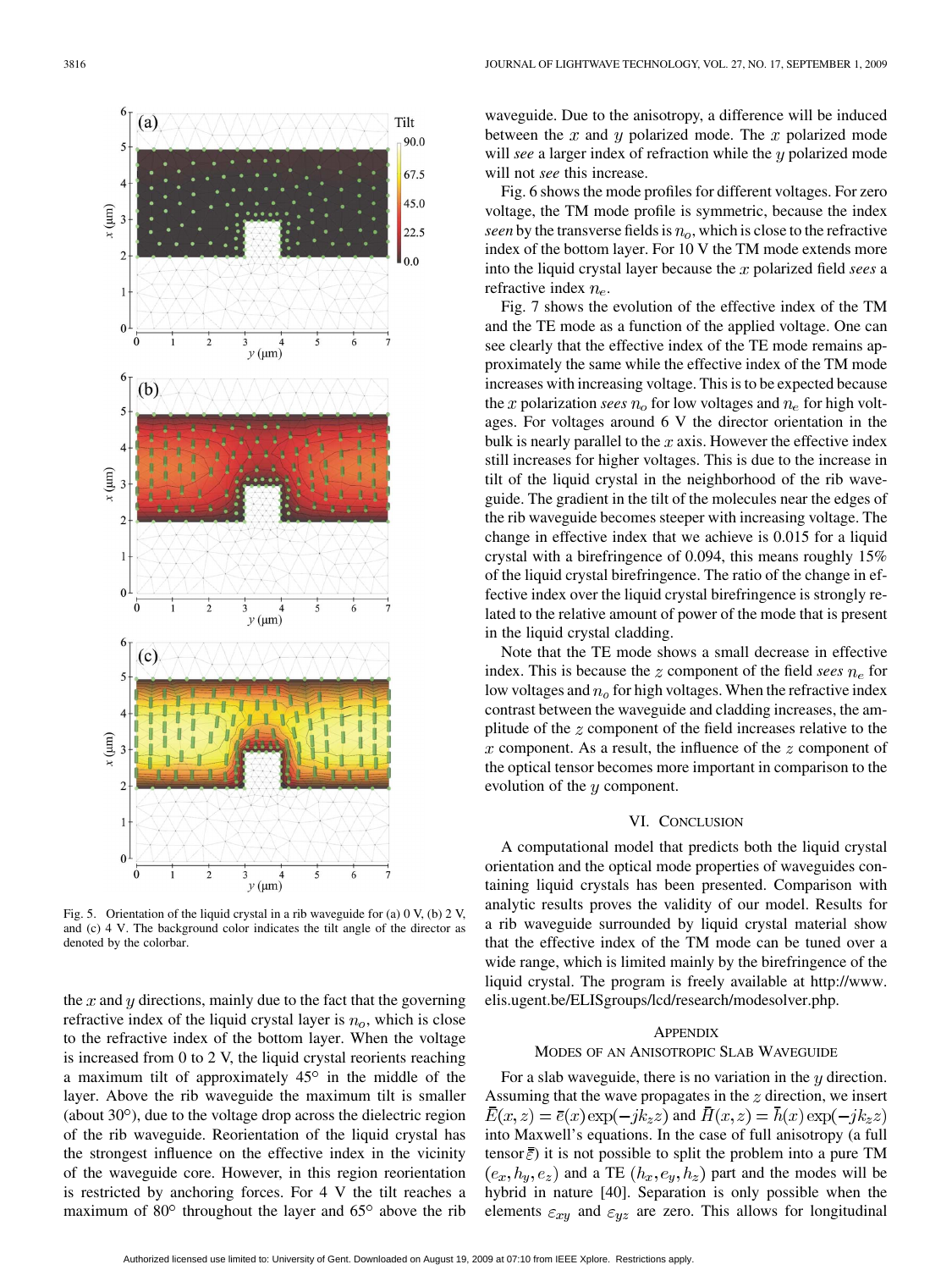

Fig. 6. TM mode profiles for an applied voltage of 0 V (top) and 10 V (bottom).



Fig. 7. Evolution of the effective index of the TM and the TE mode in function of applied voltage.

anisotropy, which we use for comparison with the numerical results. In this case, the TE problem is the same as in the isotropic case, with the refractive index determined by  $\varepsilon_{yy}$ . For the TM problem, the governing equations are

$$
-jk_{z}e_{x} - \frac{\partial e_{z}}{\partial x} = -j\omega\mu_{0}h_{y}
$$
 (15a)

$$
jk_z h_y = j\omega(\varepsilon_{xx} e_x + \varepsilon_{xz} e_z)
$$
 (15b)

$$
\frac{\partial n_y}{\partial x} = j\omega(\varepsilon_{xz}e_x + \varepsilon_{zz}e_z) \tag{15c}
$$

and elimination of  $e_x$  and  $e_z$  in the TM problem leads to

$$
\frac{\partial^2 h_y}{\partial x^2} - 2jk_z \frac{\varepsilon_{xz}}{\varepsilon_{xx}} \frac{\partial h_y}{\partial x} + \left[ k_0^2 \frac{\varepsilon_{xx} \varepsilon_{zz} - \varepsilon_{xz}^2}{\varepsilon_{xx}} - k_z^2 \frac{\varepsilon_{zz}}{\varepsilon_{xx}} \right] h_y = 0.
$$
\n(16)

Substituting the solution  $\exp(\alpha x)$  in the TM equation leads to the following solutions for  $\alpha$ 

$$
\alpha_{\rm TM} = j k_z \frac{\varepsilon_{xz}}{\varepsilon_{xx}} \pm \frac{\sqrt{\varepsilon_{xx}\varepsilon_{zz} - \varepsilon_{xz}^2}}{\varepsilon_{xx}} \sqrt{k_z^2 - \varepsilon_{xx} k_0^2}.
$$
 (17)

This equation shows that the TM mode displays a linear phase change along the thickness of the slab. This is analog to the double refraction that causes a change in propagation direction between the ordinary and extraordinary wave in a uniform uniaxial medium. When we consider a symmetric slab waveguide with an isotropic cladding  $\varepsilon_1$  and apply the boundary conditions for the transverse field components the following dispersion relation is obtained:

$$
\tan \chi a = \frac{2\varepsilon_1 \varepsilon' \chi \delta}{\varepsilon_1^2 \chi^2 - \varepsilon'^2 \delta^2}.
$$
 (18)

In this equation  $\chi = \sqrt{\varepsilon_{xx} \varepsilon_{zz}} - \varepsilon_{xz}^2 \sqrt{\varepsilon_{xx} k_0^2} - k_z^2/\varepsilon_{xx}$ , and  $\varepsilon' = (\varepsilon_{xx}\varepsilon_{zz} - \varepsilon_{xz}^2)/\varepsilon_{xx}$  and a is the thickness of the core layer. This dispersion relation results in a discrete set of values for  $k_z$ . The guided modes must fulfill the following condition:  $\sqrt{\varepsilon_1}k_0 < k_z < \sqrt{\varepsilon_{xx}}k_0$ 

#### **REFERENCES**

- [1] N. Clark and M. Handshy, "Surface-stabilized ferroelectric liquid-crystal electro-optic waveguide switch," *Appl. Phys. Lett.*, vol. 57, pp. 1852–1854, 1990.
- [2] A. d'Alessandro and R. Asquini, "Liquid crystal devices for photonic switching applications: State of the art and future developments," *Mol. Cryst. Liq. Cryst.*, vol. 398, pp. 207–221, 2003.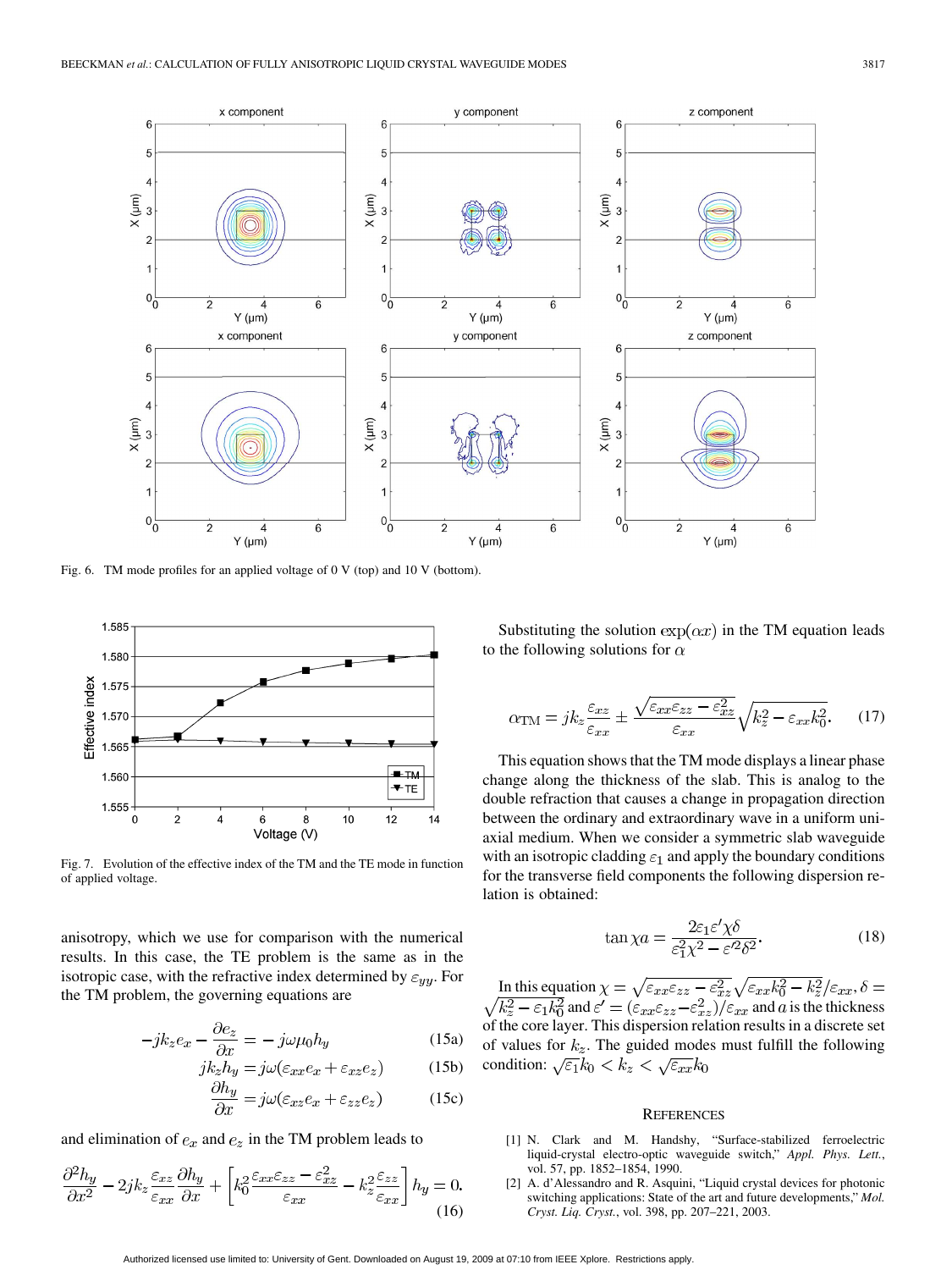- [3] H. Desmet, W. Bogaerts, A. Adamski, J. Beeckman, K. Neyts, and R. Baets, "Silicon-on-insulator optical waveguides with liquid crystal cladding for switching and tuning," in *Proc. ECOC*, 2003, vol. 3, pp. 430–431.
- [4] L. Sirleto, G. Coppola, and G. Breglio, "Optical multimode interference router based on a liquid crystal waveguide," *J. Opt. A: Pure Appl. Opt.*, vol. 5, pp. S298–S304, 2003.
- [5] C. Gizzi, R. Asquini, and A. d'Alessandro, "A polarization independent liquid crystal assisted vertical coupler switch," *Mol. Cryst. Liq. Cryst.*, vol. 421, pp. 95–105, 2004.
- [6] A. d'Alessandro, B. Bellini, D. Donisi, R. Beccherelli, and R. Asquini, "Nematic liquid crystal optical channel waveguides on silicon," *IEEE J. Quantum Electron.*, vol. 42, no. 9–10, pp. 1084–1090, Sep. 2006.
- [7] A. Fratalocchi, R. Asquini, and G. Assanto, "Integrated electro-optic switch in liquid crystals," *Opt. Exp.*, vol. 13, pp. 32–36, 2005.
- [8] S. V. Serak, N. V. Tabiryan, M. Peccianti, and G. Assanto, "Spatial soliton all-optical logic gates," *IEEE Photon. Technol. Lett.*, vol. 18, no. 9–12, pp. 1287–1289, May 2006.
- [9] J. Beeckman, K. Neyts, and M. Haelterman, "Patterned electrode steering of nematicons," *J. Opt. A: Pure Appl. Opt.*, vol. 8, pp. 214–220, 2006.
- [10] J. Henninot, M. Debailleul, R. Asquini, A. d'Alessandro, and M. Warenghem, "Self-waveguiding in an isotropic channel induced in dye doped nematic liquid crystal and a bent self-waveguide," *J. Opt. A: Pure Appl. Opt.*, vol. 6, pp. 315–323, 2004.
- [11] R. James, E. Willman, F. A. Fernández, and S. E. Day, "Finite-element modeling of liquid-crystal hydrodynamics with a variable degree of order," *IEEE Trans. Electron Dev.*, vol. 53, no. 7, pp. 1575–1582, Jul. 2006.
- [12] P. G. de Gennes and J. Prost*, The Physics of Liquid Crystals*, ser. International Series of Monographs on Physics. Oxford, U.K.: Oxford Univ. Press, 1995.
- [13] R. Asquini and A. d'Alessandro, "Bpm analysis of an integrated optical switch using polymeric optical waveguides and ssflc at  $1.55 \mu$ m," *Mol. Cryst. Liq. Cryst*, vol. 375, pp. 243–247, 2002.
- [14] G. Ntogari, D. Tsipouridou, and E. Kriezis, "A numerical study of optical switches and modulators based on ferroelectric liquid crystals," *J. Opt. A: Pure Appl. Opt.*, vol. 7, pp. 82–87, 2005.
- [15] E. Gros and L. Dupont, "Beam deflector using double-refraction in ferroelectric liquid crystal waveguides," *Ferroelectrics*, vol. 246, pp. 219–226, 2000.
- [16] J. Beeckman, K. Neyts, X. Hutsebaut, C. Cambournac, and M. Haelterman, "Simulation of 2-D lateral light propagation in nematic-liquidcrystal cells with tilted molecules and nonlinear reorientational effect," *Opt. Quant. Electron.*, vol. 35, pp. 95–106, 2005.
- [17] J. Beeckman, K. Neyts, X. Hutsebaut, and M. Haelterman, "Observation of out-coupling of a nematicon," *Opto-Electron. Rev.*, vol. 14, no. 4, pp. 263–267, 2006, 12.
- [18] S. Selleri, L. Vincetti, A. Cucinotta, and M. Zoboli, "Complex FEM modal solver of optical waveguides with PML boundary conditions," *Opt. Quant. Electron.*, vol. 33, pp. 359–371, 2001.
- [19] A. Fallahkhair, S. Li, and T. Murphy, "Vector finite difference modesolver for anisotropic dielectric waveguides," *J. Lightw. Technol.*, vol. 26, no. 11, pp. 1423–1431, Jun.1 2008.
- [20] L. Valor and J. Zapata, "An efficient finite element formulation to analyze waveguides with lossy inhomogeneous bi-anisotropic materials," *IEEE Trans. Microw. Theory Tech.*, vol. 44, no. 2, pp. 291–296, Feb. 1996.
- [21] S. Hsu, M. Chen, and H. Chang, "Investigation of band structures for 2D non-diagonal anisotropic photonic crystals using a finite element method based eigenvalue algorithm," *Opt. Exp.*, vol. 15, pp. 5416–5430, 2007.
- [22] V. Schulz, "Adjoint high-order vectorial finite elements for nonsymmetric transversally anisotropic waveguides," *IEEE Trans. Microw. Theory Tech.*, vol. 51, no. 4, pp. 1086–1095, Apr. 2003.
- [23] F. Bertazzi, O. Peverini, M. Goano, G. Ghione, R. Orta, and R. Tascone, "A fast reduced-order model for the full-wave fem analysis of lossy inhomogeneous anisotropic waveguides," *IEEE Trans. Microw. Theory Tech.*, vol. 50, no. 9, pp. 2108–2114, Sep. 2002.
- [24] P. Savi, I. Gheorma, and R. Graglia, "Full-wave high-order FEM model for lossy anisotropic waveguides," *IEEE Trans. Microw. Theory Tech.*, vol. 50, no. 2, pp. 495–500, Feb. 2002.
- [25] Y. Lu and F. A. Fernandez, "An efficient finite element solution of inhomogeneous anisotropic and lossy dielectric waveguides," *IEEE Trans. Microw. Theory Tech.*, vol. 41, no. 6, pp. 1215–1223, Jun./Jul. 1993.
- [26] J. A. M. Svedin, "Propagation analysis of chirowaveguides using the finite element method," *IEEE Trans. Microw. Theory Tech.*, vol. 38, no. 10, pp. 1488–1496, Oct. 1990.
- [27] J. A. M. Svedin, "A numerically efficient finite-element formulation for the general waveguide problem without spurious modes," *IEEE Trans. Microw. Theory Tech.*, vol. 37, no. 11, pp. 1708–1715, Nov. 1989.
- [28] T. Angkaew, M. Matsuhara, and N. Kumagai, "Finite-element analysis of waveguide modes: A novel approach that eliminates spurious modes," *IEEE Trans. Microw. Theory Tech.*, vol. MTT-35, no. 2, pp. 117–123, Feb. 1987.
- [29] L. Valor and J. Zapata, "Efficient finite element analysis of waveguides with lossy inhomogeneous anisotropic materials characterized by arbitrary permittivity and permeability tensors," *IEEE Trans. Microw. Theory Tech.*, vol. 43, no. 10, pp. 2452–2459, Oct. 1995.
- [30] G. Tartarini and H. Renner, "Efficient finite-element analysis of tilted open anisotropic optical channel waveguides," *IEEE Trans. Microw. Theory Tech.*, vol. 9, no. 10, pp. 389–391, Oct. 1999.
- [31] L. Nuno, J. Balbastre, and H. Castane, "Analysis of general lossy inhomogeneous and anisotropic waveguides by the finite-element method (FEM) using edge elements," *IEEE Trans. Microw. Theory Tech.*, vol. 45, no. 3, pp. 446–449, Mar. 1997.
- [32] S. Hsu and H. Chang, "Full-vectorial finite element method based eigenvalue algorithm for the analysis of 2D photonic crystals with arbitrary 3d anisotropy," *Opt. Exp.*, vol. 15, pp. 15 797–15 811, 2007.
- [33] J. Jin*, The Finite Element Method in Electromagnetics*, 2nd ed. New York: Wiley, 2002.
- [34] M. Koshiba and Y. Tsuji, "Curvilinear hybrid edge/nodal elements with triangular shape for guided-wave problems," *J. Lightw. Technol.*, vol. 18, no. 5, pp. 737–743, May 2000.
- [35] F. Tisseur and K. Meerbergen, "The quadratic eigenvalue problem," *SIAM Rev.*, vol. 43, pp. 235–286, 2001.
- [36] A. F. Peterson, "Vector finite element formulation for scattering from two-dimensional heterogeneous bodies," *IEEE Trans. Antenna Propag.*, vol. 43, no. 3, pp. 357–365, Mar. 1994.
- [37] V. Chigrinov, V. Kozenkov, and H. Kwok*, Photoalignment of Liquid Crystalline Materials*, ser. Wiley Series in Display Technology. New York: Wiley, 2008.
- [38] H. Desmet, K. Neyts, and R. Baets, "Modeling nematic liquid crystals in the neighborhood of edges," *J. Appl. Phys.*, vol. 98, p. 123517, 2005.
- [39] P. Yeh and C. Gu*, Optics of Liquid Crystal Displays*. New York: Wiley-Interscience, 1999.
- [40] Y. Satomura, M. Matsuhara, and N. Kumagai, "Analysis of electromagnetic-wave modes in anisotropic slab waveguide," *IEEE Trans. Microw. Theory Tech.*, vol. MTT-22, no. 2, pp. 86–92, Feb. 1974.



**Jeroen Beeckman** was born in Zottegem, Belgium, in 1979. He received the M.S. degree in physics engineering in 2002 and the Ph.D. degree in 2006 from the Faculty of Engineering, Ghent University, Gent, Belgium.

Currently, he is a Postdoctoral Fellow of the Research Foundation-Flanders. He is working in the Liquid Crystals and Photonics Group, Department of Electronics and Information Systems. During his postdoctoral research period, he worked 6 months in the Service d'Optique et Acoustique, Université

Libre de Bruxelles, where he did research on optical modulation instability. He also worked 6 months at the Department of Electronics and Electrical Engineering, University College London, on modelling of liquid crystal waveguides. His main research topic is optics of liquid crystals and in particular the development of reconfigurable optical interconnections with the use of liquid crystals.



**Richard James** received the M.Eng. degree in electronic and electrical engineering and the Ph.D. degree from the University College London, London, U.K., in 2001 and 2006, respectively.

He is working as a Research Fellow in the Liquid Crystal Modelling Group, University College London. His research interests include modeling of LC devices for displays and communications.